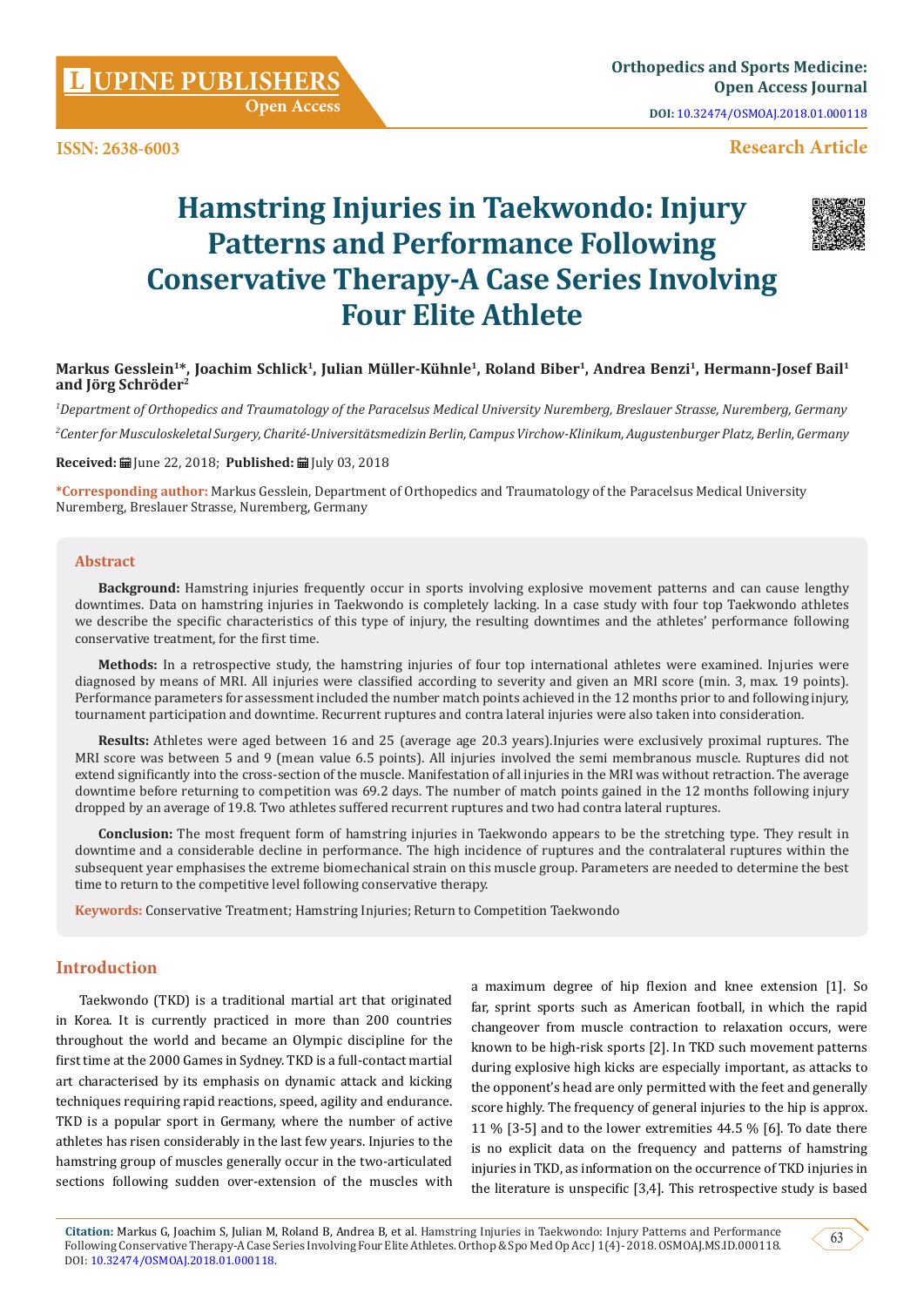on a case series and describes injury patterns to the proximal hamstrings among top TKD athletes for the first time.

# **Materials and Methods**

This retrospective study involves four top elite TKD athletes from an Olympic training centre who suffered hamstring injuries during training or a tournament between 2012 and 2016. All were top international athletes from the German national Taekwondo team with regular participation in national and international tournaments. The parameter for the athletes' performance was the number of World Taekwondo Federation ranking points attained twelve and six months prior to and after injury [8]. This ranking system allows the comparison of different athletes throughout the world. Each athlete is awarded competition points according to the place achieved in an international tournament. The more matches the athlete wins, the more points he is awarded in the tournament.

the case of suspected injury in the hamstring area an advanced MRI diagnosis was made within three days to allow scores and the time interval since injury to be compared [9]. A record was also made of athletes' other injuries. An experienced sports physician was in charge of the conservative therapy and treatment was based on an adapted training plan. This ensured the avoidance for six weeks of forced flexion in the region of the hip due to high kicks. This was accompanied by measures and exercises to reduce muscle tone in the affected area and stabilise the pelvic muscles. The MRI images were analysed retrospectively by a radiology specialist for musculoskeletal MRI diagnostics. Injuries were classified according to the radiological criteria of the MRI signal and a previously validated MRI score; which denoted the severity of the hamstring injury and was determined on the basis of age, number of injured muscles, and location of rupture, retraction, diameter of injury and intensity of T2 signal [10]. A minimum of 3 and maximum of 19 points were allocated depending on the severity of the injury (Table 1).

All athletes were examined by a qualified sports physician. In

**Table 1:** Competition points 12 month bevor/ after Injury and time for return to competition.

| <b>Athlet</b> | Competition points 12 month before injury | Competition points 12 month after injury | Return to competition in days |
|---------------|-------------------------------------------|------------------------------------------|-------------------------------|
|               |                                           | 6.                                       | 28                            |
|               |                                           | 32                                       | 158                           |
| Ш             | 102                                       | 32                                       | 30                            |
| IV            | 28                                        | Ζ,                                       |                               |

# **Results**

# **Table 2:** Characteristics of Hamstring Injuries and MRI scoring.

| <b>Athlet</b> | Age | Injuredmuscles,n | LocalisationofInjury | Localisation<br>of Injury site<br>/Avulsion | <b>Extend of</b><br><b>Muscle Injury</b><br>in $\%$ | Retraction<br>in cm | <b>Extend of</b><br>T <sub>2</sub> signal in<br>longitudinal axis | <b>Score</b> |
|---------------|-----|------------------|----------------------|---------------------------------------------|-----------------------------------------------------|---------------------|-------------------------------------------------------------------|--------------|
|               |     |                  |                      |                                             |                                                     |                     |                                                                   |              |
|               |     |                  |                      |                                             |                                                     |                     |                                                                   |              |
| III           |     |                  |                      |                                             |                                                     |                     |                                                                   |              |
| IV            |     |                  |                      |                                             |                                                     |                     |                                                                   |              |

**Table 3:** Involved Muscles and Re-Injuries.

| <b>Athlet</b> | <b>InjuredMuscles</b>             | Re-injury ipsilateral | Re-injury contralateral                         | Time to re-injury in month |
|---------------|-----------------------------------|-----------------------|-------------------------------------------------|----------------------------|
|               | Semimembranous                    |                       |                                                 |                            |
|               | Semimembranosus                   |                       | Semimembranosus                                 | 43                         |
| Ш             | Semimembranosus                   |                       | Semimembranosus, Biceps<br>femoris caput longum |                            |
| IV            | Semimembranosus<br>Semitendinosus | Semitendinosus        |                                                 | 38                         |

The athletes examined were aged between 16 and 25 (average age 20.3 years). All athletes participated in international tournaments with points system during the examination period (Tables 2 & 3). The MRI score for the hamstring injury was between 5 and 9. The mean value for all athletes was 6.5 points. Injuries and partial injuries were also differentiated (Table 2). With one exception, all athletes suffered injuries to the proximal hamstrings

at the tuber are chiadicum. The semi membranous free tendon was involved in all injuries. Ruptures did not extend significantly into the cross-section of the muscle. Just one athlete exhibited an ectasia >75% with an injury at the musculo tendinous junction, the diameters of other ruptures were <25%.Manifestation of all injuries in the MRI was without retraction (Table 2). The athletes competed in an average of 2.8 tournaments in the six months prior

64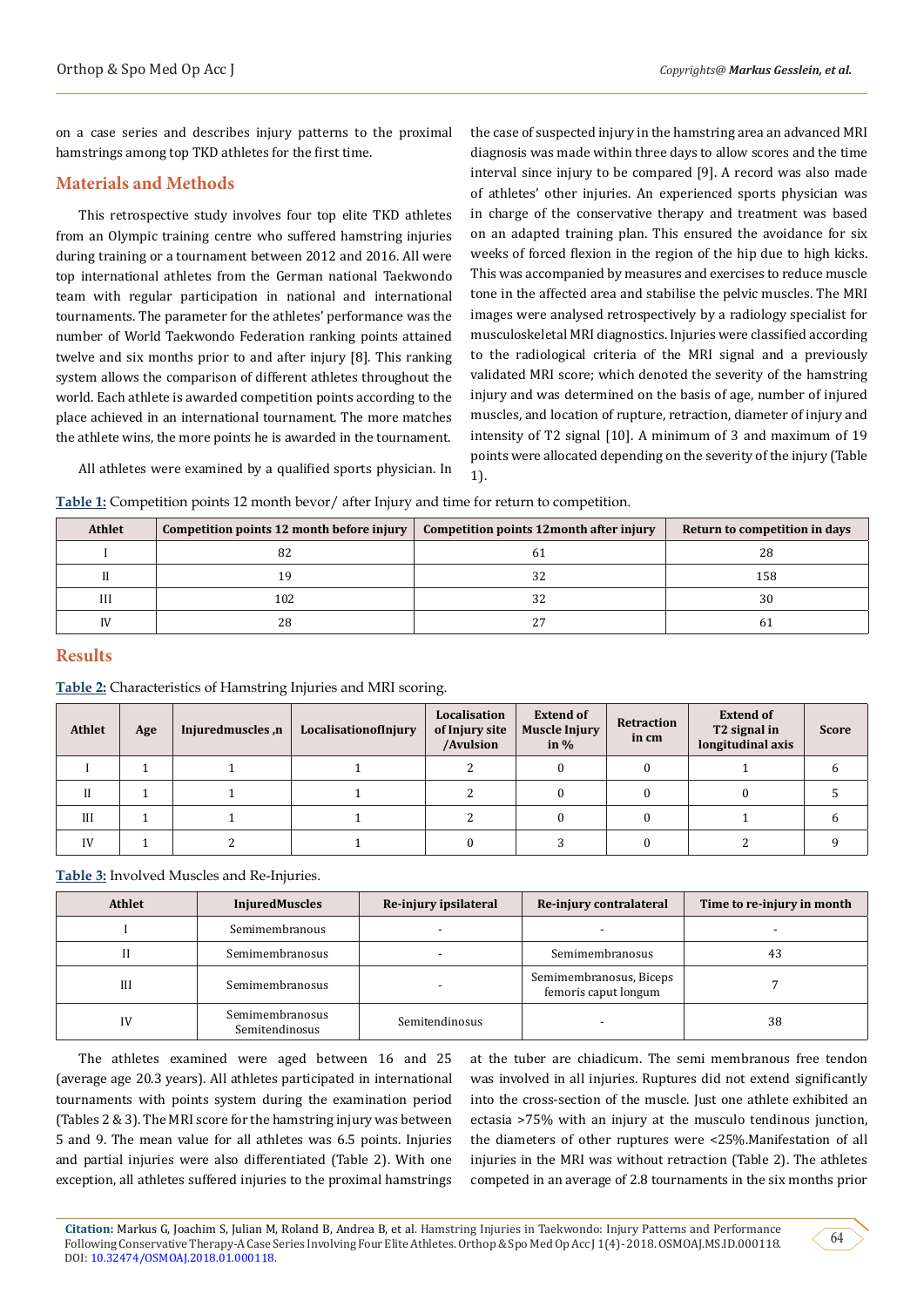to injury, this dropped to 2 tournaments, equivalent to a reduction of 29%, in the six-months following injury [8].

The interval between injury and the return to international competition was between 28 and 158 days (average 69.2 days) (Table 3). The average number of points scored in a tournament during the examination period dropped from 57.8 points before injury to 38 points in the 12 months after injury [8]. This is equivalent to an average reduction of 19.8 points. None of the athletes achieveda score that equal ledor exceeded this level of performance in the six months prior to injury. Just one athlete achieved a higher score in the 12 months after the injury compared to the 12 previous months. It was interesting to note that this athlete also took the longest break before returning to competition after injury (Table 4). One athlete suffered Re-Injury during the examination period, while two athletes suffered contralateral ruptures of the proximal hamstrings (Table 2). No further serious injuries requiring downtime were recorded for any of the athletes during the 12 months after the return to competition.

#### **Discussion**

Hamstring injuries are often found in sports requiring sudden sprints such as soccer, football [10,11] and track and field athletics [12]. The result for the athlete, depending on the sport, is often considerable downtime. Sprinting in these sports involves hamstring extension with increasing hip flexion, which is compensated by a relative decrease in knee extension. This means, the hamstrings have a braking effect on the knee during maximum sudden hip flexion [13]. This study deals exclusively with proximal hamstring injuries, which can only be explained as taking place during high kicks with eccentric muscle contraction, inflected hip and (hyper)extended knee [14,15].Hamstring injuries are known to occur often at the myotendinous junction [16].

Risk factors under discussion are insufficient warming up, malalignment of the pelvis, exhaustion and previous injury [17-20]. Due to the insufficient contraction potential, the ischiocrural muscle group does not attain its full range of movement in the hip and the knee joints at the same time [15]. In TKD the opponent is kept at a distance by raising the leg and slightly bending the knee, meaning that initial flexion is usually greater at the hip than at the knee. When the athlete aims for the opponent's head he or she adopts a position of full hip flexion to allow the leg to reach as high up towards the opponent's head as possible with almost simultaneous knee extension to make full use of the entire length of the leg. The high kick in TKD is therefore preceded by considerable pretension at the hamstring origin.TKD athletes often exhibit muscular imbalance in the hip to accommodate the heavy demands on the hip flexors. The quadriceps femoris and iliopsoas muscles are generally more developed. The resultant pelvic tilt also increases pre-tension in the proximal hamstrings.

In sprinting sports the most common injury is to the long head of biceps femoris [21]. In this study, however, it was found that almost all athletes suffered injury to the proximal free tendon of semi membranous, also known to be common amongst dancers. The reason for this injury pattern could lay in the small source area with additional muscle adduction moment. In TKD it could therefore more likely to be a stretching type injury rather than a high-speed type [22]. The general limitation of extension and retraction in the injured muscles is also consistent with this observation. A certain predisposition to this injury pattern could also be due to chronic pre-existing damage at the myotendinous junction of this muscle group. The fact that ruptures and injuries to the contralateral muscle group occurred during the study period supports this observation. In a study involving NFL players, the classification of hamstring injuries correlated strongly with the players' downtimes [23]. The average MRI score of 6.5 among TKD athletes is moderate but resulted in a relatively major downtime of 61 days, comparable to professional dancers with similar injury patterns [22]. The wide range of values (28-158 days) before returning to competition can be explained by the irregular tournament cycle and the systematic competition training plan before important tournaments. Downtimes are therefore more difficult to define than they are in sports with regular match schedules. No statistical correlation between the ascertained parameters could be shown due to the small number of cases.

In American football and rugby [23,24] it could be shown that players with moderate hamstring injuries did not necessarily have to miss an entire season. Good mid-term functional results have been achieved following surgical reification of the proximal hamstrings, however, this is only indicated for high-grade injuries (involvement of the conjoint tendon as avulsion at tuber ischiadicum and retraction > 2 cm) [25-27]. On average, a return to pre-injury performance was not possible until six months after surgery. There is no data whatsoever on outcomes following conservative treatment in TKD. In this study, top TKD athletes returned to the competitive level after an average of 61 days, albeit with significant performance deficits. The direct comparison with the results of surgical intervention is however futile, as injury patterns only exhibited minor retraction. It therefore remains to be seen whether a return to TKD competition is possible, despite the moderate severity of hamstring injuries in an MRI Score. A closer investigation of this question in Taekwondo would require a longterm follow-up study of the injured athletes taking all injuries into account.

### **Conclusion**

There has been no study on the extent and effects of hamstring injuries in world-class TKD. This is the first study to describe in detail the injury patterns and effects on the competitive success of a small number of athletes following conservative treatment. All of them were found to be stretching-type proximal injuries with mid-range MRI scores, which resulted in less frequent participation in competitions and a significant drop in performance. The incidence of ruptures or injury of the contralateral muscles within

**Citation:** Markus G, Joachim S, Julian M, Roland B, Andrea B, et al. Hamstring Injuries in Taekwondo: Injury Patterns and Performance Following Conservative Therapy-A Case Series Involving Four Elite Athletes. Orthop & Spo Med Op Acc J 1(4)- 2018. OSMOAJ.MS.ID.000118. DOI: [10.32474/OSMOAJ.2018.01.000118.](http://dx.doi.org/10.32474/OSMOAJ.2018.01.000118)

65